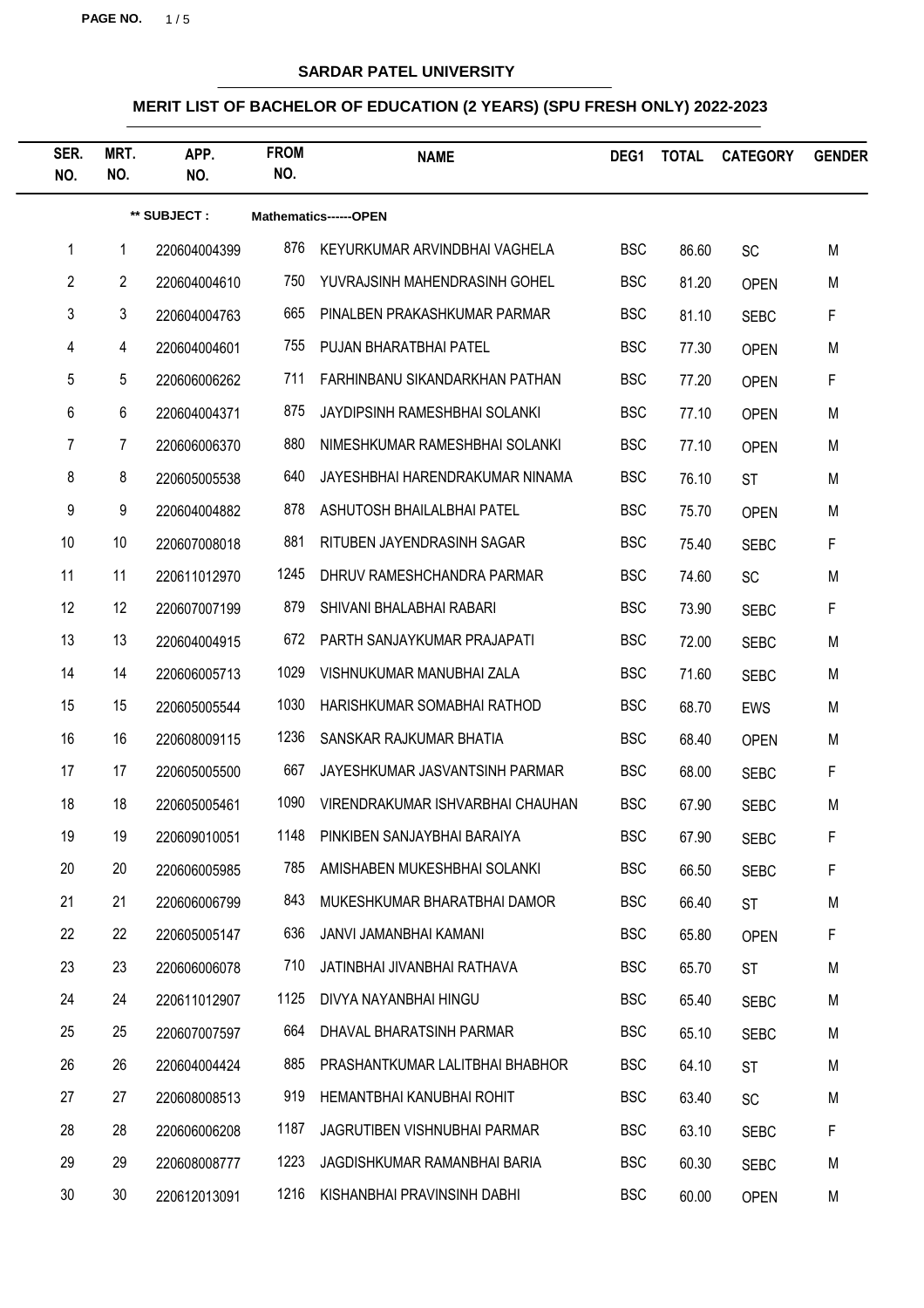**PAGE NO.** 2 / 5

## **SARDAR PATEL UNIVERSITY**

| SER.<br>NO. | MRT.<br>NO. | APP.<br>NO.  | <b>FROM</b><br>NO.  | <b>NAME</b>                   | DEG <sub>1</sub> | <b>TOTAL</b> | <b>CATEGORY</b> | <b>GENDER</b> |
|-------------|-------------|--------------|---------------------|-------------------------------|------------------|--------------|-----------------|---------------|
|             |             | ** SUBJECT : | Mathematics------SC |                               |                  |              |                 |               |
|             |             | 220604004399 | 876                 | KEYURKUMAR ARVINDBHAI VAGHELA | <b>BSC</b>       | 86.60        | <b>SC</b>       | M             |
| 2           | 11          | 220611012970 | 1245                | DHRUV RAMESHCHANDRA PARMAR    | <b>BSC</b>       | 74.60        | <b>SC</b>       | M             |
| 3           | 27          | 220608008513 | 919                 | HEMANTBHAI KANUBHAI ROHIT     | <b>BSC</b>       | 63.40        | SC              | M             |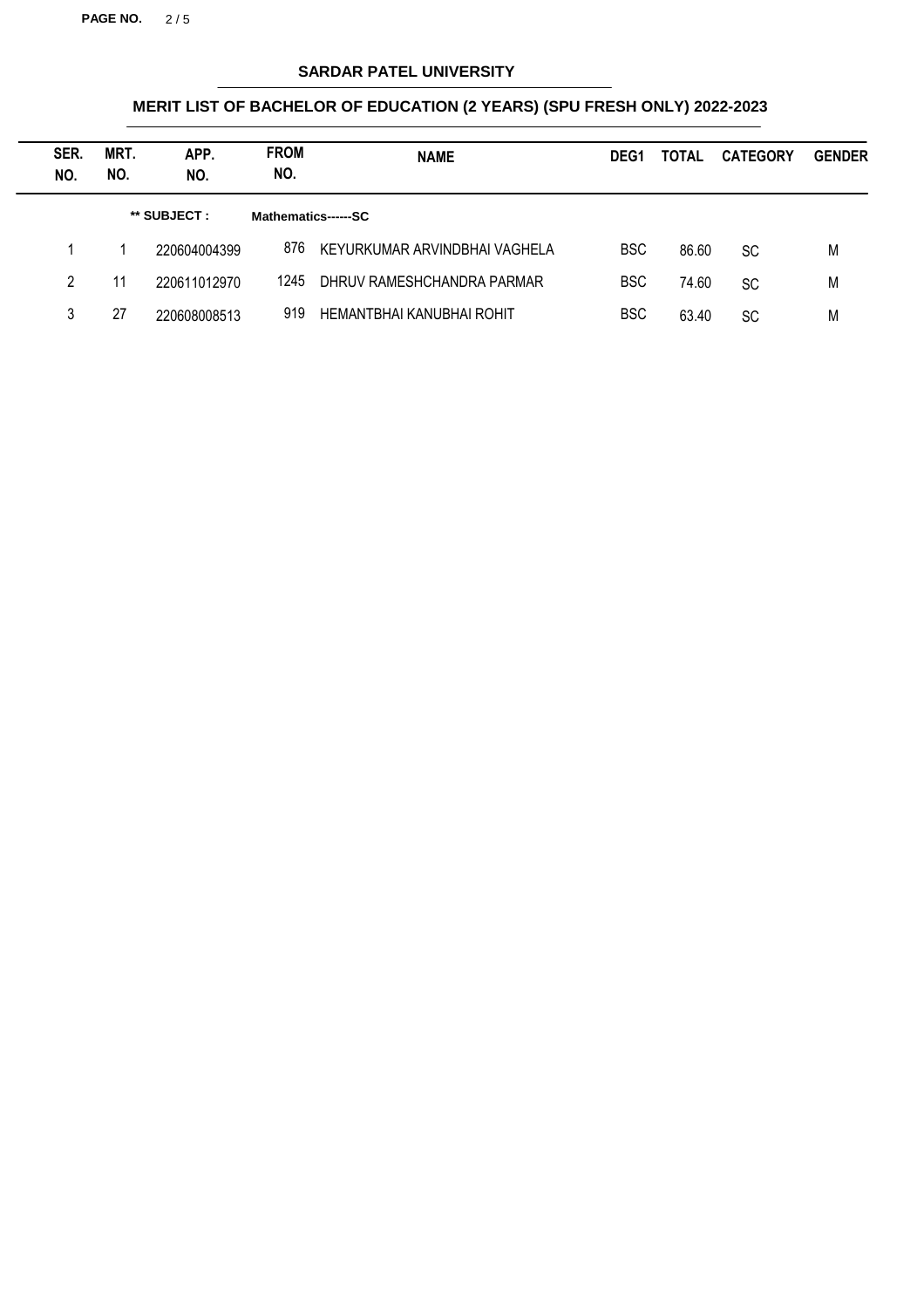**PAGE NO.** 3 / 5

## **SARDAR PATEL UNIVERSITY**

| SER.<br>NO. | MRT.<br>NO. | APP.<br>NO.  | <b>FROM</b><br>NO.  | <b>NAME</b>                     | DEG <sub>1</sub> | TOTAL | <b>CATEGORY</b> | <b>GENDER</b> |
|-------------|-------------|--------------|---------------------|---------------------------------|------------------|-------|-----------------|---------------|
|             |             | ** SUBJECT : | Mathematics------ST |                                 |                  |       |                 |               |
|             | 8           | 220605005538 | 640                 | JAYESHBHAI HARENDRAKUMAR NINAMA | <b>BSC</b>       | 76.10 | ST              | M             |
| 2           | 21          | 220606006799 | 843                 | MUKESHKUMAR BHARATBHAI DAMOR    | <b>BSC</b>       | 66.40 | <b>ST</b>       | M             |
| 3           | 23          | 220606006078 | 710                 | JATINBHAI JIVANBHAI RATHAVA     | <b>BSC</b>       | 65.70 | <b>ST</b>       | M             |
| 4           | 26          | 220604004424 | 885                 | PRASHANTKUMAR LALITBHAI BHABHOR | <b>BSC</b>       | 64.10 | <b>ST</b>       | M             |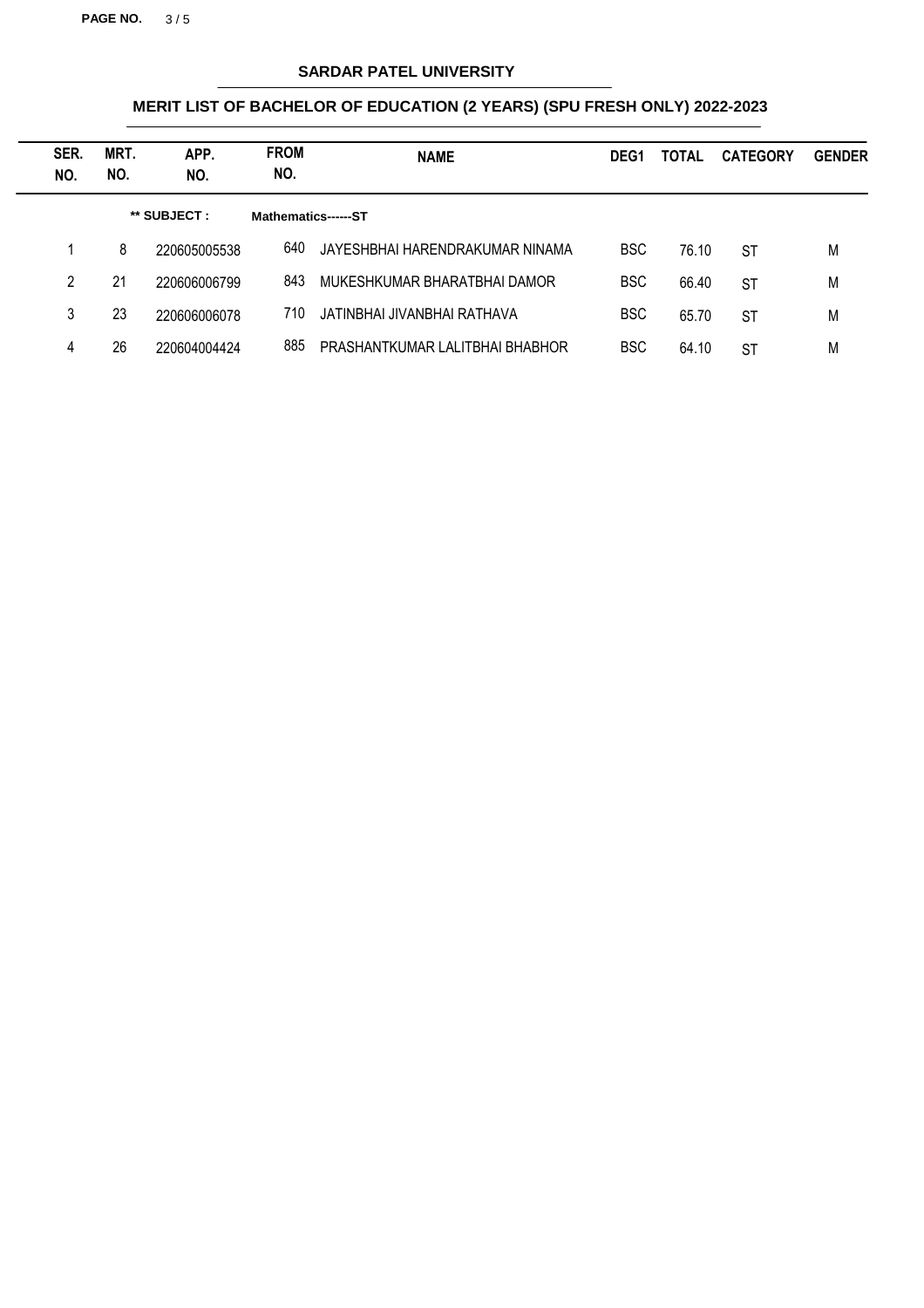**PAGE NO.** 4 / 5

## **SARDAR PATEL UNIVERSITY**

| SER.<br>NO.    | MRT.<br>NO.     | APP.<br>NO.  | <b>FROM</b><br>NO. | <b>NAME</b>                      | DEG <sub>1</sub> | <b>TOTAL</b> | <b>CATEGORY</b> | <b>GENDER</b> |
|----------------|-----------------|--------------|--------------------|----------------------------------|------------------|--------------|-----------------|---------------|
|                |                 | ** SUBJECT : |                    | Mathematics------SEBC            |                  |              |                 |               |
|                | 3               | 220604004763 | 665                | PINALBEN PRAKASHKUMAR PARMAR     | <b>BSC</b>       | 81.10        | <b>SEBC</b>     | F             |
| $\overline{2}$ | 10 <sup>°</sup> | 220607008018 | 881                | RITUBEN JAYENDRASINH SAGAR       | <b>BSC</b>       | 75.40        | <b>SEBC</b>     | F             |
| 3              | 12              | 220607007199 | 879                | SHIVANI BHALABHAI RABARI         | <b>BSC</b>       | 73.90        | <b>SEBC</b>     | F             |
| 4              | 13              | 220604004915 | 672                | PARTH SANJAYKUMAR PRAJAPATI      | <b>BSC</b>       | 72.00        | <b>SEBC</b>     | M             |
| 5              | 14              | 220606005713 | 1029               | VISHNUKUMAR MANUBHAI ZALA        | <b>BSC</b>       | 71.60        | <b>SEBC</b>     | M             |
| 6              | 17              | 220605005500 | 667                | JAYESHKUMAR JASVANTSINH PARMAR   | <b>BSC</b>       | 68.00        | <b>SEBC</b>     | F             |
| 7              | 18              | 220605005461 | 1090               | VIRENDRAKUMAR ISHVARBHAI CHAUHAN | <b>BSC</b>       | 67.90        | <b>SEBC</b>     | M             |
| 8              | 19              | 220609010051 | 1148               | PINKIBEN SANJAYBHAI BARAIYA      | <b>BSC</b>       | 67.90        | <b>SEBC</b>     | F             |
| 9              | 20              | 220606005985 | 785                | AMISHABEN MUKESHBHAI SOLANKI     | <b>BSC</b>       | 66.50        | <b>SEBC</b>     | F             |
| 10             | 24              | 220611012907 | 1125               | DIVYA NAYANBHAI HINGU            | <b>BSC</b>       | 65.40        | <b>SEBC</b>     | M             |
| 11             | 25              | 220607007597 | 664                | DHAVAL BHARATSINH PARMAR         | <b>BSC</b>       | 65.10        | <b>SEBC</b>     | M             |
| 12             | 28              | 220606006208 | 1187               | JAGRUTIBEN VISHNUBHAI PARMAR     | <b>BSC</b>       | 63.10        | <b>SEBC</b>     | F             |
| 13             | 29              | 220608008777 | 1223               | JAGDISHKUMAR RAMANBHAI BARIA     | <b>BSC</b>       | 60.30        | <b>SEBC</b>     | M             |